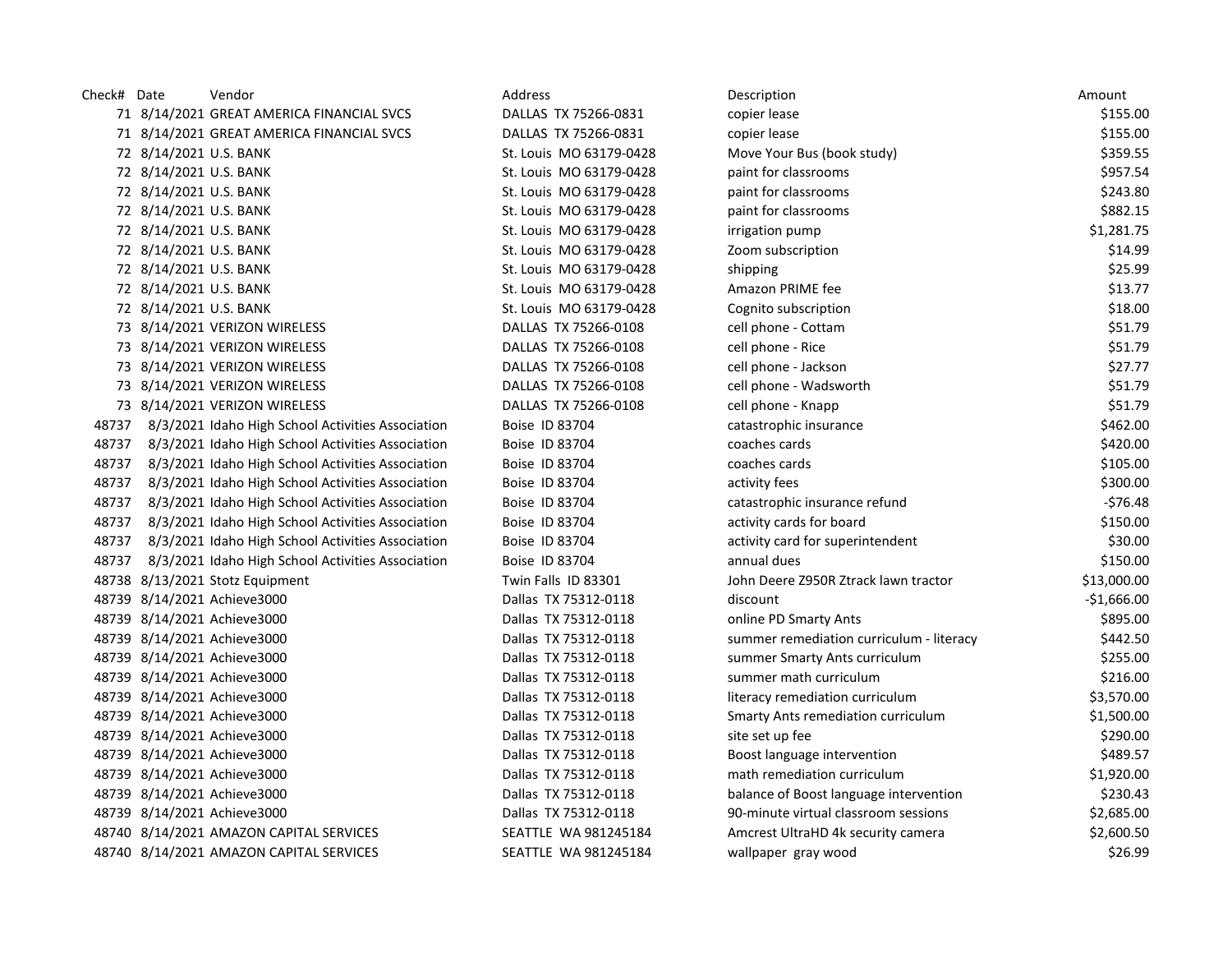| 48740 8/14/2021 AMAZON CAPITAL SERVICES | <b>SEATTLE WA 981245184</b> | wallpaper distressed wood                      | \$33.78    |
|-----------------------------------------|-----------------------------|------------------------------------------------|------------|
| 48740 8/14/2021 AMAZON CAPITAL SERVICES | SEATTLE WA 981245184        | gaming recliner chair                          | \$135.99   |
| 48740 8/14/2021 AMAZON CAPITAL SERVICES | SEATTLE WA 981245184        | stackable stools                               | \$119.18   |
| 48740 8/14/2021 AMAZON CAPITAL SERVICES | SEATTLE WA 981245184        | vinyl wall decals                              | \$25.36    |
| 48740 8/14/2021 AMAZON CAPITAL SERVICES | SEATTLE WA 981245184        | portable lap desk                              | \$116.00   |
| 48740 8/14/2021 AMAZON CAPITAL SERVICES | SEATTLE WA 981245184        | drafting table                                 | \$123.78   |
| 48740 8/14/2021 AMAZON CAPITAL SERVICES | SEATTLE WA 981245184        | children's balance ball                        | \$33.96    |
| 48740 8/14/2021 AMAZON CAPITAL SERVICES | SEATTLE WA 981245184        | magnetic letters and numbers kit with board    | \$43.98    |
| 48740 8/14/2021 AMAZON CAPITAL SERVICES | SEATTLE WA 981245184        | area rug solar system                          | \$75.32    |
| 48740 8/14/2021 AMAZON CAPITAL SERVICES | SEATTLE WA 981245184        | exercise balls                                 | \$53.98    |
| 48740 8/14/2021 AMAZON CAPITAL SERVICES | SEATTLE WA 981245184        | shipping                                       | \$59.97    |
| 48740 8/14/2021 AMAZON CAPITAL SERVICES | SEATTLE WA 981245184        | 1" cord protector                              | \$219.90   |
| 48740 8/14/2021 AMAZON CAPITAL SERVICES | SEATTLE WA 981245184        | cable raceway kit                              | \$234.90   |
| 48740 8/14/2021 AMAZON CAPITAL SERVICES | SEATTLE WA 981245184        | promotions & discounts                         | $-538.25$  |
| 48740 8/14/2021 AMAZON CAPITAL SERVICES | SEATTLE WA 981245184        | Amcrest 4K optical zoom IP camera              | \$764.97   |
| 48740 8/14/2021 AMAZON CAPITAL SERVICES | SEATTLE WA 981245184        | Lenovo IdeaPad 17.3"                           | \$2,397.00 |
| 48740 8/14/2021 AMAZON CAPITAL SERVICES | SEATTLE WA 981245184        | Dell Inspiron laptop 14"                       | \$3,399.95 |
| 48740 8/14/2021 AMAZON CAPITAL SERVICES | SEATTLE WA 981245184        | computer chairs                                | \$867.79   |
| 48740 8/14/2021 AMAZON CAPITAL SERVICES | SEATTLE WA 981245184        | office chairs black                            | \$365.73   |
| 48740 8/14/2021 AMAZON CAPITAL SERVICES | SEATTLE WA 981245184        | faucets                                        | \$274.95   |
| 48740 8/14/2021 AMAZON CAPITAL SERVICES | SEATTLE WA 981245184        | soap dispensers for sinks                      | \$83.95    |
| 48740 8/14/2021 AMAZON CAPITAL SERVICES | SEATTLE WA 981245184        | drop-in kitchen sink stainless steel           | \$899.95   |
| 48740 8/14/2021 AMAZON CAPITAL SERVICES | SEATTLE WA 981245184        | faucets                                        | \$274.95   |
| 48740 8/14/2021 AMAZON CAPITAL SERVICES | SEATTLE WA 981245184        | soap dispenser for sinks                       | \$83.95    |
| 48740 8/14/2021 AMAZON CAPITAL SERVICES | SEATTLE WA 981245184        | drop-in kitchen sink stainless steel           | \$899.95   |
| 48740 8/14/2021 AMAZON CAPITAL SERVICES | SEATTLE WA 981245184        | computer chairs                                | \$3,967.04 |
| 48740 8/14/2021 AMAZON CAPITAL SERVICES | SEATTLE WA 981245184        | KoolMore Ice maker machine                     | \$2,399.00 |
| 48740 8/14/2021 AMAZON CAPITAL SERVICES | SEATTLE WA 981245184        | Crucial P2 M.2 ssd drive                       | \$329.94   |
| 48741 8/14/2021 Apex Learning           | Seattle WA 98161            | Suite 360 service & support                    | \$1,000.00 |
| 48741 8/14/2021 Apex Learning           | Seattle WA 98161            | Suite 360: Student                             | \$4,950.00 |
| 48741 8/14/2021 Apex Learning           | Seattle WA 98161            | Suite 360: Staff                               | \$1,800.00 |
| 48741 8/14/2021 Apex Learning           | Seattle WA 98161            | Suite 360: Staff (balance)                     | \$265.00   |
| 48741 8/14/2021 Apex Learning           | Seattle WA 98161            | Suite 360: Staff                               | \$1,535.00 |
| 48742 8/14/2021 BLICK ART MATERIALS     | GALESBURG IL 61402-1267     | watercolor pans set                            | \$131.24   |
| 48743 8/14/2021 Bobbins Quilt and Sew   | Buhl ID 83316               | Janome HD 3000 sewing machine                  | \$3,288.00 |
| 48744 8/14/2021 Bridwell Catherine      | Jerome ID 83338             | reimburse for PD supplies                      | \$131.03   |
| 48744 8/14/2021 Bridwell Catherine      | Jerome ID 83338             | miles to conference                            | \$112.00   |
| 48745 8/14/2021 Brooklyn Guitar Method  | Brooklyn NY 11299           | Brooklyn Guitar Method: Volume 1 student editi | \$15.95    |
| 48745 8/14/2021 Brooklyn Guitar Method  | Brooklyn NY 11299           | Brooklyn Guitar Method: Volume 1 teacher manua | \$50.00    |
| 48746 8/14/2021 Cengage Learning        | Chicago IL 60694-5999       | shipping                                       | \$6.50     |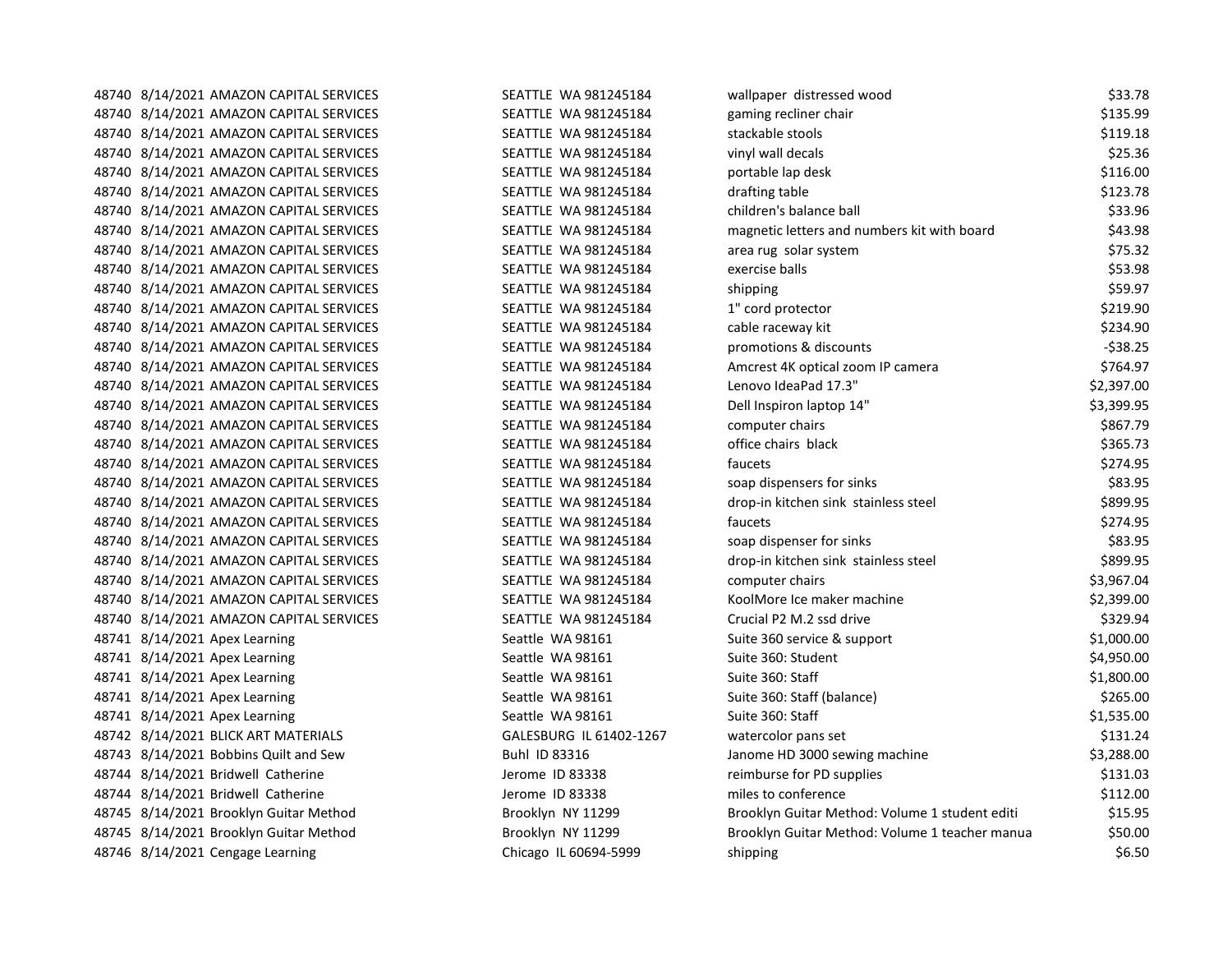|  | 48746 8/14/2021 Cengage Learning                     | Chicago IL 60694-5999    | Life! ELL Curriculum 9-12                     | \$1,386.00 |
|--|------------------------------------------------------|--------------------------|-----------------------------------------------|------------|
|  | 48747 8/14/2021 CHAPPEL'S MARKET                     | HAGERMAN ID 83332        | food science supplies                         | \$31.20    |
|  | 48747 8/14/2021 CHAPPEL'S MARKET                     | HAGERMAN ID 83332        | food science supplies                         | \$9.49     |
|  | 48748 8/14/2021 CITY OF HAGERMAN                     | HAGERMAN ID 83332        | water & sewer - Secondary                     | \$161.04   |
|  | 48748 8/14/2021 CITY OF HAGERMAN                     | HAGERMAN ID 83332        | ag building                                   | \$147.21   |
|  | 48748 8/14/2021 CITY OF HAGERMAN                     | HAGERMAN ID 83332        | water & sewer - old gym                       | \$147.21   |
|  | 48748 8/14/2021 CITY OF HAGERMAN                     | HAGERMAN ID 83332        | water & sewer - Elementary                    | \$147.21   |
|  | 48749 8/14/2021 CSI Workforce Development & Training | Twin Falls ID 83301      | CNA course for Kamri Cunningham #381584       | \$840.00   |
|  | 48750 8/14/2021 EPES SOFTWARE                        | <b>BIXBY OK 74008</b>    | high school accounting program renewal        | \$173.00   |
|  | 48751 8/14/2021 FOLLETT SCH SOLUTIONS INC            | CHICAGO IL 60693-0918    | library software renewal                      | \$1,549.84 |
|  | 48752 8/14/2021 Houghton Mifflin Harcourt            | CHICAGO IL 60693         | Into Reading curriculum Gr. 4                 | \$2,468.65 |
|  | 48752 8/14/2021 Houghton MIfflin Harcourt            | CHICAGO IL 60693         | PD for curriculum adoption                    | \$1,200.00 |
|  | 48752 8/14/2021 Houghton MIfflin Harcourt            | CHICAGO IL 60693         | Into Reading curriculum Gr. 6                 | \$2,002.85 |
|  | 48752 8/14/2021 Houghton MIfflin Harcourt            | CHICAGO IL 60693         | shipping                                      | \$778.13   |
|  | 48752 8/14/2021 Houghton MIfflin Harcourt            | CHICAGO IL 60693         | Into Reading curriculum Gr. 3                 | \$2,391.75 |
|  | 48752 8/14/2021 Houghton MIfflin Harcourt            | CHICAGO IL 60693         | Into Reading curriculum Gr. 2                 | \$2,083.35 |
|  | 48752 8/14/2021 Houghton Mifflin Harcourt            | CHICAGO IL 60693         | Into Reading curriculum K                     | \$2,753.40 |
|  | 48752 8/14/2021 Houghton MIfflin Harcourt            | CHICAGO IL 60693         | Into Reading curriculum Gr. 1                 | \$2,330.00 |
|  | 48752 8/14/2021 Houghton Mifflin Harcourt            | CHICAGO IL 60693         | Into Reading curriculum Gr. 5                 | \$2,314.85 |
|  | 48753 8/14/2021 Idaho School District Council        | Boise ID 83705-1501      | annual membership dues                        | \$50.00    |
|  | 48753 8/14/2021 Idaho School District Council        | Boise ID 83705-1501      | unemployment monitoring service 2nd qtr       | \$38.75    |
|  | 48754 8/14/2021 Idaho Electric Motor Service         | Twin Falls ID 83301-5482 | Baldor JML 1409T 5HP 3600RPM new motor        | \$572.50   |
|  | 48754 8/14/2021 Idaho Electric Motor Service         | Twin Falls ID 83301-5482 | freight                                       | \$28.00    |
|  | 48754 8/14/2021 Idaho Electric Motor Service         | Twin Falls ID 83301-5482 | PS 185 rotary seal                            | \$32.00    |
|  | 48754 8/14/2021 Idaho Electric Motor Service         | Twin Falls ID 83301-5482 | installation                                  | \$55.00    |
|  | 48755 8/14/2021 IDAHO POWER COMPANY                  | BOISE ID 83721-0030      | high school                                   | \$1,760.70 |
|  | 48755 8/14/2021 IDAHO POWER COMPANY                  | BOISE ID 83721-0030      | outside lighting                              | \$58.94    |
|  | 48755 8/14/2021 IDAHO POWER COMPANY                  | BOISE ID 83721-0030      | football lights                               | \$5.21     |
|  | 48755 8/14/2021 IDAHO POWER COMPANY                  | BOISE ID 83721-0030      | irrigation pump                               | \$479.79   |
|  | 48755 8/14/2021 IDAHO POWER COMPANY                  | BOISE ID 83721-0030      | elementary school                             | \$1,577.80 |
|  | 48755 8/14/2021 IDAHO POWER COMPANY                  | BOISE ID 83721-0030      | ag building                                   | \$521.38   |
|  | 48755 8/14/2021 IDAHO POWER COMPANY                  | BOISE ID 83721-0030      | old gym                                       | \$179.77   |
|  | 48756 8/14/2021 INTEGRATED TECHNOLOGIES              | TWIN FALLS ID 83303-1843 | secondary copier maintenance                  | \$51.47    |
|  | 48757 8/14/2021 Imagination Station Inc.             | Dallas TX 75381-4409     | 12-month subscription Istation reading & math | \$4,659.00 |
|  | 48758 8/14/2021 JEROME PRINT SHOP                    | JEROME ID 83338          | aluminum wall signs and holders               | \$576.40   |
|  | 48759 8/14/2021 Martin Kirt                          | Hagerman ID 83332        | IATA conference                               | \$425.03   |
|  | 48759 8/14/2021 Martin Kirt                          | Hagerman ID 83332        | supplies                                      | \$190.72   |
|  | 48759 8/14/2021 Martin Kirt                          | Hagerman ID 83332        | reimb for ARTEC supplies                      | \$48.57    |
|  | 48759 8/14/2021 Martin Kirt                          | Hagerman ID 83332        | reimburse for supplies for bees               | \$215.96   |
|  | 48760 8/14/2021 MOUNTAIN ALARM INC                   | OGDEN UT 84412-2487      | fire alarm monitoring                         | \$105.60   |
|  |                                                      |                          |                                               |            |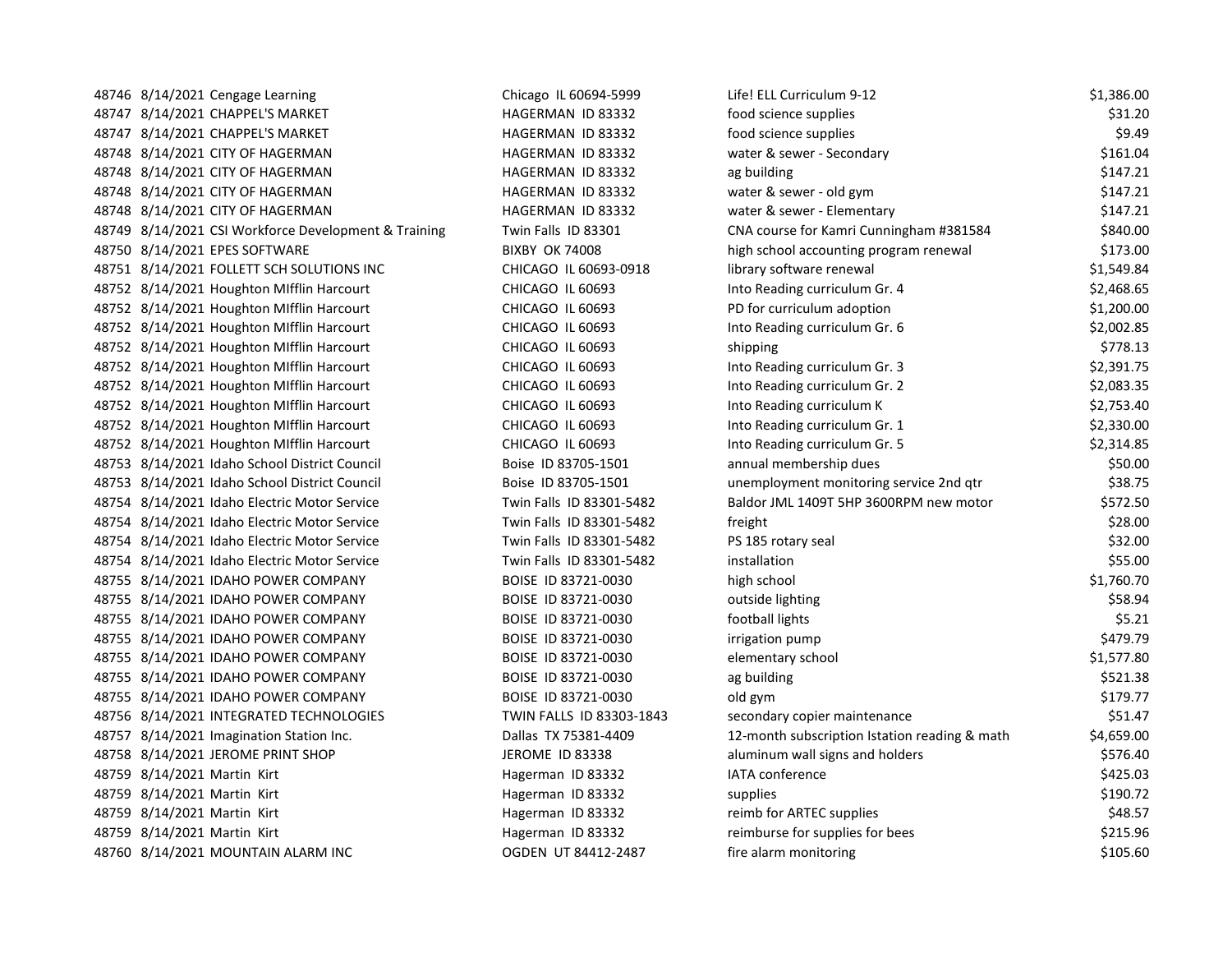| 48761 8/14/2021 Rinard Media                  | Twin Falls ID 83301         | website hosting                       | \$525.00    |
|-----------------------------------------------|-----------------------------|---------------------------------------|-------------|
| 48761 8/14/2021 Rinard Media                  | Twin Falls ID 83301         | website hosting                       | \$175.00    |
| 48762 8/14/2021 RIVERSIDE HOTEL               | <b>BOISE ID 83714</b>       | hotel for food service conference     | \$393.00    |
| 48763 8/14/2021 State Department of Education | Boise ID 83750-0027         | district assessment fee               | \$308.00    |
| 48764 8/14/2021 STATE INSURANCE FUND          | <b>BOISE ID 83720</b>       | worker's comp policy premium          | \$14,620.00 |
| 48765 8/14/2021 Swivl                         | Menlo Park CA 94025         | SW4138-CX3 Swivl CX3                  | \$1,718.00  |
| 48765 8/14/2021 Swivl                         | Menlo Park CA 94025         | SWL100 Swivl link (cable replacement) | \$198.00    |
| 48765 8/14/2021 Swivl                         | Menlo Park CA 94025         | SW5120 Swivl floor stand              | \$198.00    |
| 48766 8/14/2021 ToreUp                        | Twin Falls ID 83303         | shredding/disposal service            | \$25.00     |
| 48767 8/14/2021 V2 Ventures LLC               | Southfield MI 48034         | broadband service August 2021         | \$870.61    |
| 48768 8/14/2021 WAXIE SANITARY SUPPLY         | LOS ANGELES CA 90074-8802   | cs. forward general purpose           | \$99.10     |
| 48768 8/14/2021 WAXIE SANITARY SUPPLY         | LOS ANGELES CA 90074-8802   | cs. easy shine applicator kit         | \$344.37    |
| 48768 8/14/2021 WAXIE SANITARY SUPPLY         | LOS ANGELES CA 90074-8802   | dm. premium wood floor coating        | \$2,236.62  |
| 48769 8/14/2021 WESTERN WASTE SERVICES        | JEROME ID 83338             | garbage pickup                        | \$292.72    |
| 48770 8/14/2021 Westra Kimberley              | Hagerman ID 83332           | reimburse for painting supplies       | \$246.43    |
| 48771 8/14/2021 ZIGGYS EXPRESS HAGERMAN       | <b>BLISS ID 83314</b>       | fuel for mower                        | \$30.00     |
| 48771 8/14/2021 ZIGGYS EXPRESS HAGERMAN       | <b>BLISS ID 83314</b>       | fuel for mower                        | \$17.00     |
| 48792 8/19/2021 AMERICAN FIDELITY ASSURANCE   | OKLAHOMA CITY OK 73126-8805 | Am Fidelity - HSA Svg - 082021        | \$131.35    |
| 48792 8/19/2021 AMERICAN FIDELITY ASSURANCE   | OKLAHOMA CITY OK 73126-8805 | Am Fidelity - HSA Svg - 082021        | \$131.35    |
| 48792 8/19/2021 AMERICAN FIDELITY ASSURANCE   | OKLAHOMA CITY OK 73126-8805 | HSA - 082021                          | \$6.19      |
| 48792 8/19/2021 AMERICAN FIDELITY ASSURANCE   | OKLAHOMA CITY OK 73126-8805 | Am Fidelity - HSA Svg - 082021        | \$43.49     |
| 48792 8/19/2021 AMERICAN FIDELITY ASSURANCE   | OKLAHOMA CITY OK 73126-8805 | Am Fidelity - HSA Svg - 082021        | \$481.91    |
| 48792 8/19/2021 AMERICAN FIDELITY ASSURANCE   | OKLAHOMA CITY OK 73126-8805 | Am Fidelity - HSA Svg - 082021        | \$113.78    |
| 48792 8/19/2021 AMERICAN FIDELITY ASSURANCE   | OKLAHOMA CITY OK 73126-8805 | Am Fidelity - HSA Svg - 082021        | \$394.05    |
| 48792 8/19/2021 AMERICAN FIDELITY ASSURANCE   | OKLAHOMA CITY OK 73126-8805 | Am Fidelity - HSA Svg - 082021        | \$11.38     |
| 48793 8/19/2021 BLUE CROSS OF IDAHO           | BOISE ID 83707-0948         | ***VOID***                            | \$0.00      |
| 48794 8/19/2021 Internal Revenue Service      |                             | IRS-Fica - 082021                     | \$34.98     |
| 48794 8/19/2021 Internal Revenue Service      |                             | IRS - FICA - 082021                   | \$362.18    |
| 48794 8/19/2021 Internal Revenue Service      |                             | IRS-Fica - 082021                     | \$43.54     |
| 48794 8/19/2021 Internal Revenue Service      |                             | IRS-Fica - 082021                     | \$14.21     |
| 48794 8/19/2021 Internal Revenue Service      |                             | IRS-Fica - 082021                     | \$18.07     |
| 48794 8/19/2021 Internal Revenue Service      |                             | IRS-Fica - 082021                     | \$46.52     |
| 48794 8/19/2021 Internal Revenue Service      |                             | FICA - 082021                         | \$15.37     |
| 48794 8/19/2021 Internal Revenue Service      |                             | IRS-Fica - 082021                     | \$288.41    |
| 48794 8/19/2021 Internal Revenue Service      |                             | IRS-Fica - 082021                     | \$27.50     |
| 48794 8/19/2021 Internal Revenue Service      |                             | IRS-Medicare - 082021                 | \$26.65     |
| 48794 8/19/2021 Internal Revenue Service      |                             | IRS-Fica - 082021                     | \$28.73     |
| 48794 8/19/2021 Internal Revenue Service      |                             | IRS-Fica - 082021                     | \$208.89    |
| 48794 8/19/2021 Internal Revenue Service      |                             | IRS-Fica - 082021                     | \$557.06    |
| 48794 8/19/2021 Internal Revenue Service      |                             | IRS-Fica - 082021                     | \$255.62    |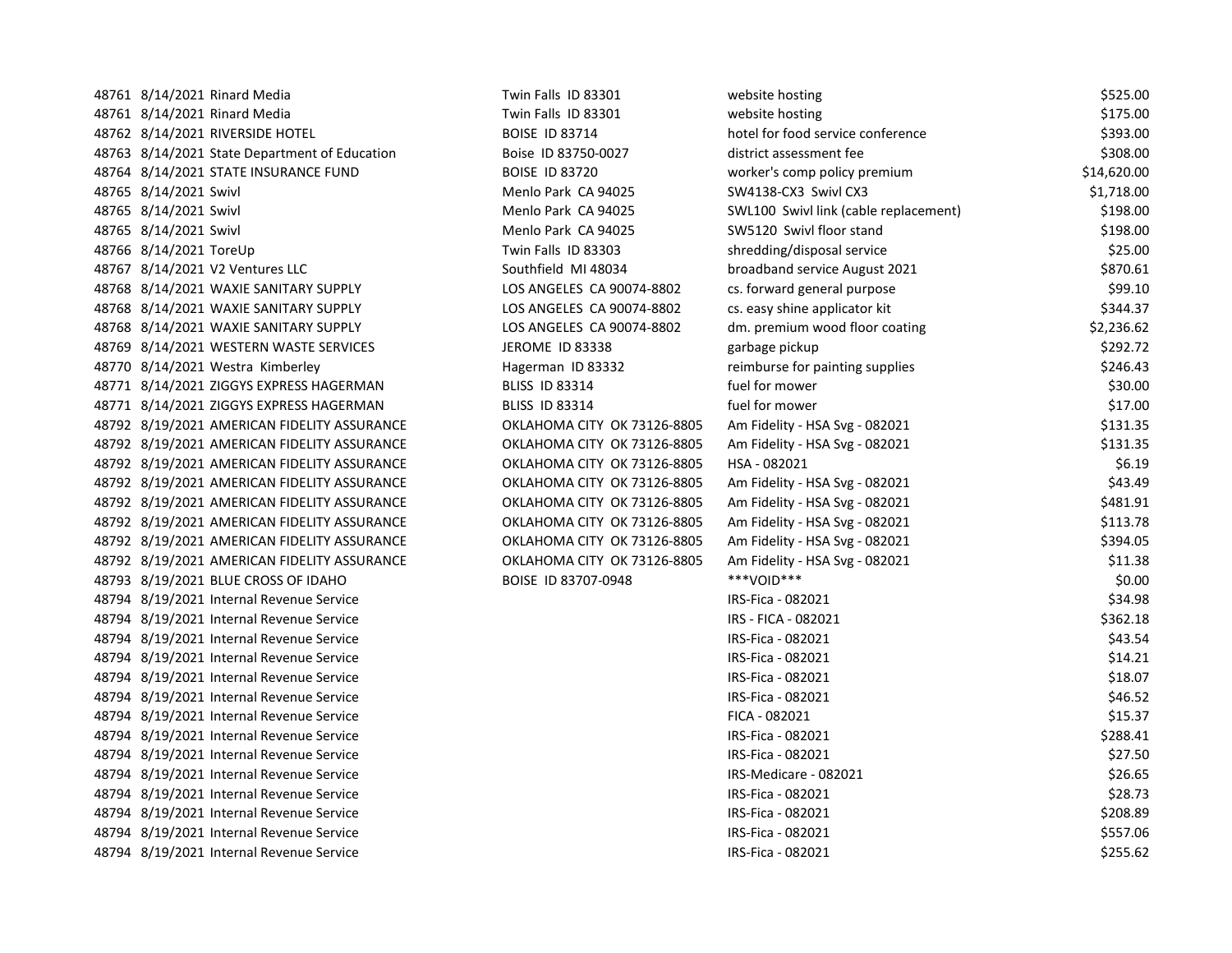| 48794 8/19/2021 Internal Revenue Service                |                     | IRS-Fica - 082021           | \$344.88   |
|---------------------------------------------------------|---------------------|-----------------------------|------------|
| 48794 8/19/2021 Internal Revenue Service                |                     | IRS-Fica - 082021           | \$1,115.30 |
| 48794 8/19/2021 Internal Revenue Service                |                     | IRS-Fica - 082021           | \$341.39   |
| 48794 8/19/2021 Internal Revenue Service                |                     | IRS-Fica - 082021           | \$116.28   |
| 48794 8/19/2021 Internal Revenue Service                |                     | IRS-Fica - 082021           | \$81.85    |
| 48794 8/19/2021 Internal Revenue Service                |                     | IRS-Fica - 082021           | \$334.48   |
| 48794 8/19/2021 Internal Revenue Service                |                     | FICA - 082021               | \$377.05   |
| 48794 8/19/2021 Internal Revenue Service                |                     | IRS-Fica - 082021           | \$567.32   |
| 48794 8/19/2021 Internal Revenue Service                |                     | IRS-Fica - 082021           | \$3,781.42 |
| 48794 8/19/2021 Internal Revenue Service                |                     | IRS-Fica - 082021           | \$2,039.21 |
| 48794 8/19/2021 Internal Revenue Service                |                     | IRS-Fica - 082021           | \$202.92   |
| 48794 8/19/2021 Internal Revenue Service                |                     | IRS-Fica - 082021           | \$67.22    |
| 48794 8/19/2021 Internal Revenue Service                |                     | Medicare - 082021           | \$44.63    |
| 48795 8/19/2021 Public Employee Retirement System of ID | Boise ID 83720-0078 | PERSI-Retirement - 082021   | \$404.12   |
| 48795 8/19/2021 Public Employee Retirement System of ID | Boise ID 83720-0078 | PERSI-Retirement - 082021   | \$909.20   |
| 48795 8/19/2021 Public Employee Retirement System of ID | Boise ID 83720-0078 | PERSI - 082021              | \$502.56   |
| 48795 8/19/2021 Public Employee Retirement System of ID | Boise ID 83720-0078 | PERSI-Retirement - 082021   | \$541.12   |
| 48795 8/19/2021 Public Employee Retirement System of ID | Boise ID 83720-0078 | PERSI-Retirement - 082021   | \$127.76   |
| 48795 8/19/2021 Public Employee Retirement System of ID | Boise ID 83720-0078 | PERSI-Retirement - 082021   | \$186.52   |
| 48795 8/19/2021 Public Employee Retirement System of ID | Boise ID 83720-0078 | PERSI-Retirement - 082021   | \$532.82   |
| 48795 8/19/2021 Public Employee Retirement System of ID | Boise ID 83720-0078 | PERSI-Retirement - 082021   | \$406.77   |
| 48795 8/19/2021 Public Employee Retirement System of ID | Boise ID 83720-0078 | PERSI - 082021              | \$1,959.09 |
| 48795 8/19/2021 Public Employee Retirement System of ID | Boise ID 83720-0078 | PERSI - 082021              | \$69.65    |
| 48795 8/19/2021 Public Employee Retirement System of ID | Boise ID 83720-0078 | PERSI-Retirement - 082021   | \$74.62    |
| 48795 8/19/2021 Public Employee Retirement System of ID | Boise ID 83720-0078 | PERSI-Retirement - 082021   | \$538.29   |
| 48795 8/19/2021 Public Employee Retirement System of ID | Boise ID 83720-0078 | PERSI-Retirement - 082021   | \$28.98    |
| 48795 8/19/2021 Public Employee Retirement System of ID | Boise ID 83720-0078 | PERSI-Retirement - 082021   | \$29.82    |
| 48795 8/19/2021 Public Employee Retirement System of ID | Boise ID 83720-0078 | PERSI-Retirement - 082021   | \$3,548.51 |
| 48795 8/19/2021 Public Employee Retirement System of ID | Boise ID 83720-0078 | PERSI-Retirement - 082021   | \$316.71   |
| 48795 8/19/2021 Public Employee Retirement System of ID | Boise ID 83720-0078 | PERSI-Retirement - 082021   | \$44.50    |
| 48795 8/19/2021 Public Employee Retirement System of ID | Boise ID 83720-0078 | PERSI-Retirement - 082021   | \$70.41    |
| 48795 8/19/2021 Public Employee Retirement System of ID | Boise ID 83720-0078 | PERSI-Retirement - 082021   | \$455.29   |
| 48795 8/19/2021 Public Employee Retirement System of ID | Boise ID 83720-0078 | PERSI-Retirement - 082021   | \$49.75    |
| 48795 8/19/2021 Public Employee Retirement System of ID | Boise ID 83720-0078 | PERSI-Retirement - 082021   | \$109.46   |
| 48795 8/19/2021 Public Employee Retirement System of ID | Boise ID 83720-0078 | Persi - Retirement - 082021 | \$24.88    |
| 48795 8/19/2021 Public Employee Retirement System of ID | Boise ID 83720-0078 | PERSI-Retirement - 082021   | \$6,237.98 |
| 48795 8/19/2021 Public Employee Retirement System of ID | Boise ID 83720-0078 | PERSI-Retirement - 082021   | \$41.59    |
| 48795 8/19/2021 Public Employee Retirement System of ID | Boise ID 83720-0078 | PERSI - 082021              | \$56.24    |
| 48795 8/19/2021 Public Employee Retirement System of ID | Boise ID 83720-0078 | Persi - Retirement - 082021 | \$565.30   |
| 48795 8/19/2021 Public Employee Retirement System of ID | Boise ID 83720-0078 | PERSI-Retirement - 082021   | \$871.68   |
|                                                         |                     |                             |            |